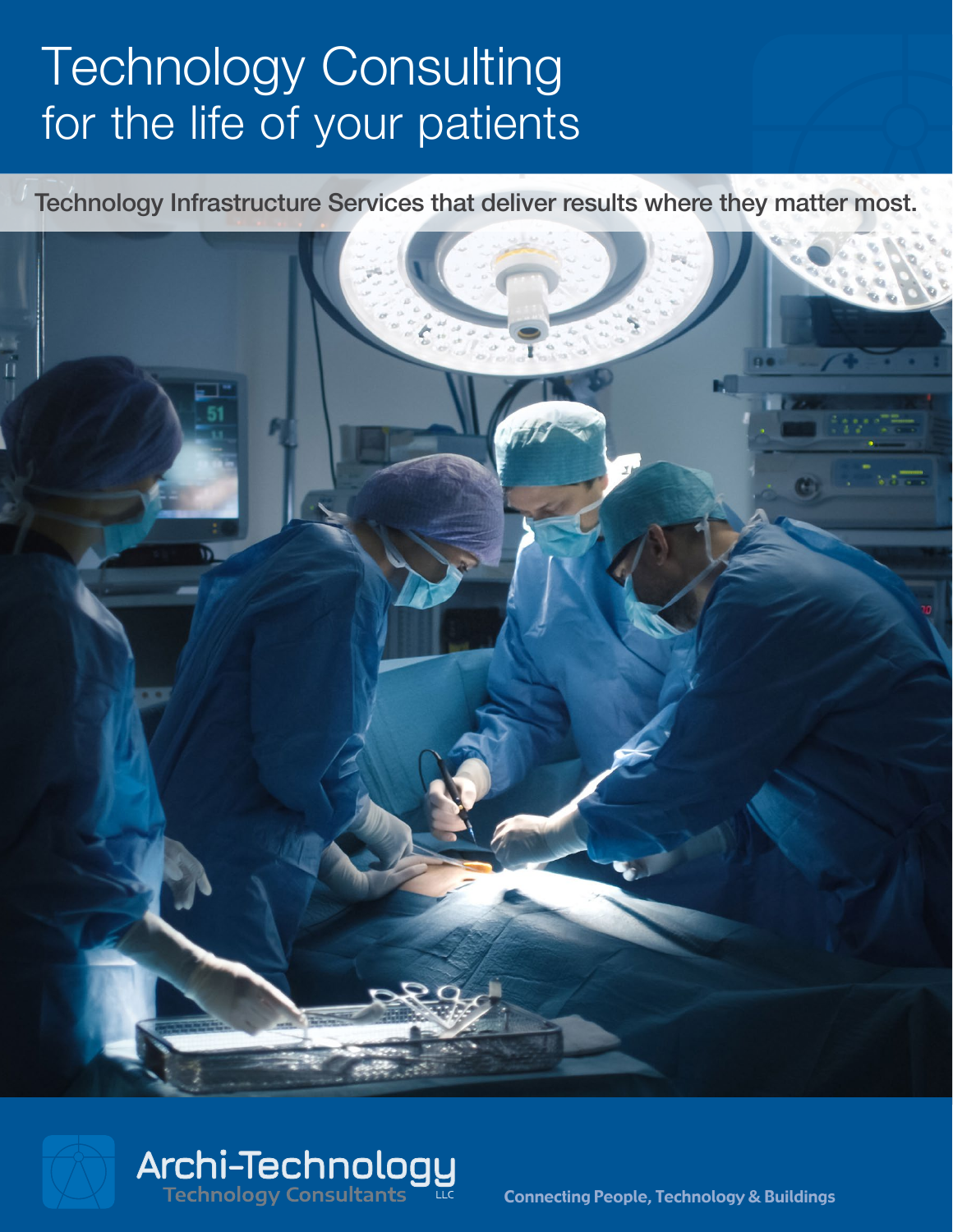Technology consulting for the life of your patients



585.286.4500 [archi-technology.com](https://www.archi-technology.com/) Call **585.286.4500** today for a free, no-obligation consultation.

### Moving data to heal bodies, minds and spirits.

Arch-Technology LLC specializes in the physical infrastructure that moves data through buildings and campuses, as well as the

facility-based, IP-connected technology systems they connect including:

- **Infrastructure:** Pathways, Spaces and Structured Cabling, and Communication Equipment Rooms (CERs)
- **Communication Systems:** Voice and Data Systems, Peer-to-Peer Communications, and Real-Time Location Systems (RTLS)
- **Distributed Audio-Video Systems:** Public Address (PA), Cable Television (CATV) and Synchronized Clocks
- **Integrated Audio-Video Systems:** Patient Entertainment/Education Systems, Conference Rooms and Auditoriums
- **Security Systems:** Video Surveillance, Access Control, Intrusion Alarm and Patient Elopement Protection
- **Clinical Systems:** Patient Monitoring, Nurse Call, Operating Room (OR) and Sterilization Process Department Workflows, and OR Technology Systems

### Data infrastructure capacity. Technology life cycles. Accurate long-term budgeting.

These are just some of the many issues confronting executives, administrators, and IT professionals in the effective, efficient integration of technology systems into healthcare facilities.

If your organization could use an objective, experienced guide to strategically navigate through the maze of technology projects, funding sources and deployment details, talk to Archi-Technology.

> **Drafting and Documentation Maintenance** services provide a turnkey affordable resource to ensure all identified Moves/Adds/Changes are fully documented, to maximize system uptime and reduce service call frequency, duration and cost.

As specialists in technology infrastructure and IP-connected, facility-based systems for more than 20 years, we work with staff, architects, engineers, construction managers, and contractors to meet your healthcare organization's short- and long-term goals.

Our plan-to-manage project approach takes a holistic view of the total life span of your buildings, not just the Design and Build phases. Services of special interest by building phase include:

## Take control of your healthcare technology every step of the way.









A **Comprehensive Technology Plan,** which aligns current and new technology projects with your organization's long-term goals. Funding sources, timelines and estimates are identified to produce a 10-year roadmap that everyone can follow.

Based on more than 20 years experience, the firm's **Technology Systems Design** services provide accurate design and construction documents using Technology T-Series drawings that efficiently illustrate the locations of related system components.

**Technology Construction Management** services bridge the gap between design and construction, by coordinating and overseeing all construction activities related to technology infrastructure and other facility-based IP-connected systems.

The chart at right shows Archi-Technology's consulting services based on project phase. For more information, please visit the [healthcare services page](https://www.archi-technology.com/healthcare.html) of our website.



| <b>Technology Construction Services</b>       |
|-----------------------------------------------|
| <b>Technology Construction Bidding</b>        |
| <b>Technology Selection and Procurement</b>   |
| <b>Technology Construction Administration</b> |
| <b>Technology Construction Management</b>     |
| <b>Technology Systems Commissioning</b>       |
| <b>Technology Closeout Documentation</b>      |
| <b>TECHNOLOGY PLAN-DES</b>                    |